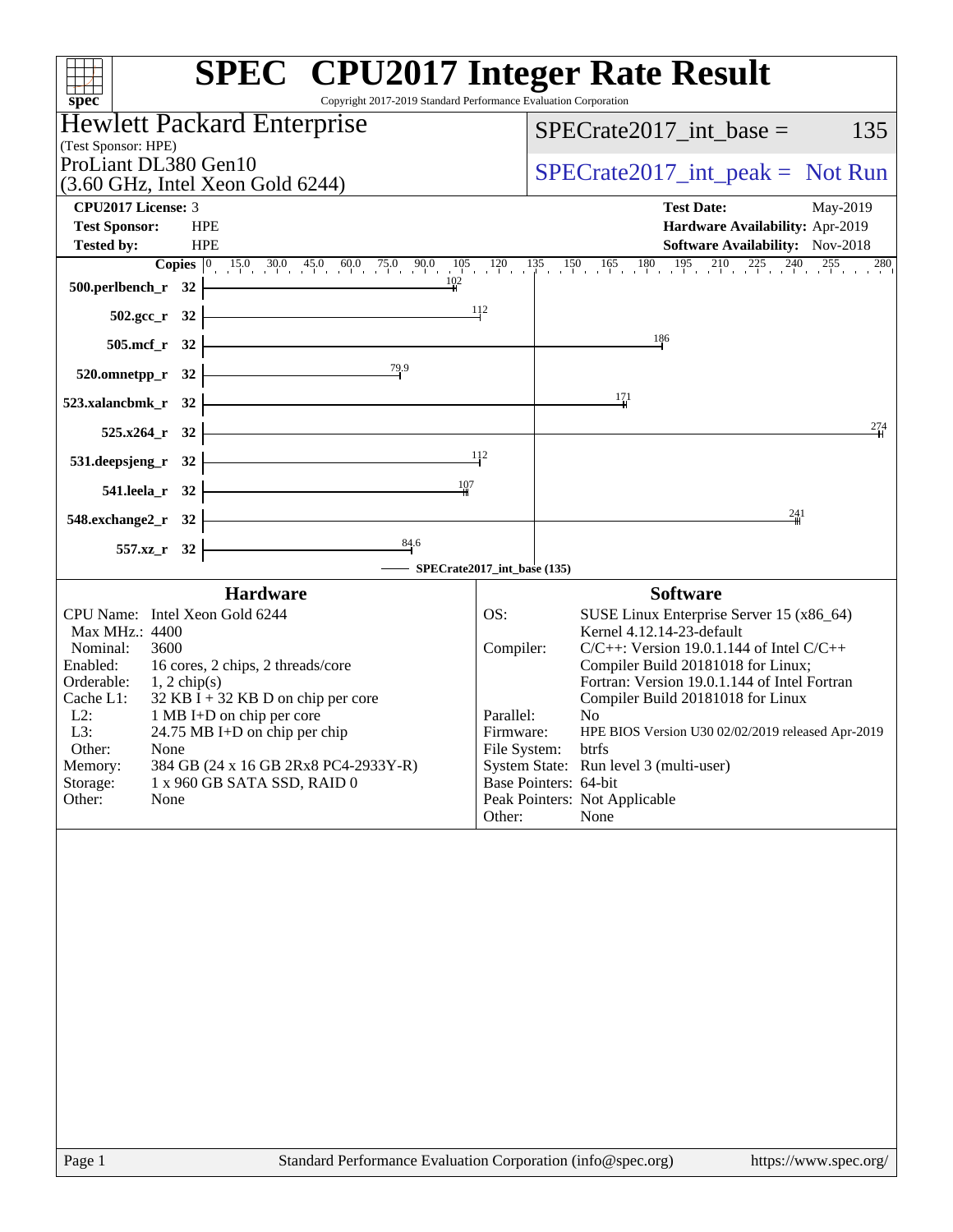

Copyright 2017-2019 Standard Performance Evaluation Corporation

## Hewlett Packard Enterprise

(Test Sponsor: HPE)

(3.60 GHz, Intel Xeon Gold 6244)

SPECrate  $2017$  int base = 135

## ProLiant DL380 Gen10  $SPECTR_{12}^{12}$  [SPECrate2017\\_int\\_peak =](http://www.spec.org/auto/cpu2017/Docs/result-fields.html#SPECrate2017intpeak) Not Run

**[CPU2017 License:](http://www.spec.org/auto/cpu2017/Docs/result-fields.html#CPU2017License)** 3 **[Test Date:](http://www.spec.org/auto/cpu2017/Docs/result-fields.html#TestDate)** May-2019 **[Test Sponsor:](http://www.spec.org/auto/cpu2017/Docs/result-fields.html#TestSponsor)** HPE **[Hardware Availability:](http://www.spec.org/auto/cpu2017/Docs/result-fields.html#HardwareAvailability)** Apr-2019 **[Tested by:](http://www.spec.org/auto/cpu2017/Docs/result-fields.html#Testedby)** HPE **HPE [Software Availability:](http://www.spec.org/auto/cpu2017/Docs/result-fields.html#SoftwareAvailability)** Nov-2018

#### **[Results Table](http://www.spec.org/auto/cpu2017/Docs/result-fields.html#ResultsTable)**

|                            | <b>Base</b> |                |                |                |             |                |            |               |                | <b>Peak</b>  |                |              |                |              |
|----------------------------|-------------|----------------|----------------|----------------|-------------|----------------|------------|---------------|----------------|--------------|----------------|--------------|----------------|--------------|
| <b>Benchmark</b>           | Copies      | <b>Seconds</b> | Ratio          | <b>Seconds</b> | Ratio       | <b>Seconds</b> | Ratio      | <b>Copies</b> | <b>Seconds</b> | <b>Ratio</b> | <b>Seconds</b> | <b>Ratio</b> | <b>Seconds</b> | <b>Ratio</b> |
| $500.$ perlbench_r         | 32          | 500            | <u>102</u>     | 502            | 102         | 496            | 103        |               |                |              |                |              |                |              |
| $502.\text{sec}\text{\_r}$ | 32          | 403            | 112            | 403            | 113         | 403            | 112        |               |                |              |                |              |                |              |
| $505$ .mcf r               | 32          | 278            | 186            | 278            | <u> 186</u> | 277            | 186        |               |                |              |                |              |                |              |
| 520.omnetpp_r              | 32          | 525            | 80.0           | 526            | 79.9        | 526            | 79.8       |               |                |              |                |              |                |              |
| 523.xalancbmk r            | 32          | 198            | 171            | <u> 198</u>    | 171         | 197            | 172        |               |                |              |                |              |                |              |
| $525.x264$ r               | 32          | 204            | 274            | 203            | 276         | 204            | 274        |               |                |              |                |              |                |              |
| 531.deepsjeng_r            | 32          | 327            | 112            | 327            | 112         | 326            | 112        |               |                |              |                |              |                |              |
| 541.leela_r                | 32          | 501            | 106            | 493            | 108         | 496            | 107        |               |                |              |                |              |                |              |
| 548.exchange2_r            | 32          | 346            | 242            | 349            | 240         | 348            | <u>241</u> |               |                |              |                |              |                |              |
| 557.xz r                   | 32          | 409            | 84.4           | 409            | 84.6        | 408            | 84.6       |               |                |              |                |              |                |              |
| $SPECrate2017$ int base =  |             |                | 135            |                |             |                |            |               |                |              |                |              |                |              |
| $SPECrate2017$ int peak =  |             |                | <b>Not Run</b> |                |             |                |            |               |                |              |                |              |                |              |

Results appear in the [order in which they were run.](http://www.spec.org/auto/cpu2017/Docs/result-fields.html#RunOrder) Bold underlined text [indicates a median measurement.](http://www.spec.org/auto/cpu2017/Docs/result-fields.html#Median)

#### **[Submit Notes](http://www.spec.org/auto/cpu2017/Docs/result-fields.html#SubmitNotes)**

 The numactl mechanism was used to bind copies to processors. The config file option 'submit' was used to generate numactl commands to bind each copy to a specific processor. For details, please see the config file.

### **[Operating System Notes](http://www.spec.org/auto/cpu2017/Docs/result-fields.html#OperatingSystemNotes)**

 Stack size set to unlimited using "ulimit -s unlimited" Transparent Huge Pages enabled by default Prior to runcpu invocation Filesystem page cache synced and cleared with: sync; echo 3 > /proc/sys/vm/drop\_caches runcpu command invoked through numactl i.e.: numactl --interleave=all runcpu <etc>

### **[General Notes](http://www.spec.org/auto/cpu2017/Docs/result-fields.html#GeneralNotes)**

Environment variables set by runcpu before the start of the run: LD\_LIBRARY\_PATH = "/home/cpu2017/lib/ia32:/home/cpu2017/lib/intel64"

 Binaries compiled on a system with 1x Intel Core i9-7900X CPU + 32GB RAM memory using Redhat Enterprise Linux 7.5 NA: The test sponsor attests, as of date of publication, that CVE-2017-5754 (Meltdown) is mitigated in the system as tested and documented. Yes: The test sponsor attests, as of date of publication, that CVE-2017-5753 (Spectre variant 1) is mitigated in the system as tested and documented. Yes: The test sponsor attests, as of date of publication, that CVE-2017-5715 (Spectre variant 2)

**(Continued on next page)**

| Page 2 | Standard Performance Evaluation Corporation (info@spec.org) | https://www.spec.org/ |
|--------|-------------------------------------------------------------|-----------------------|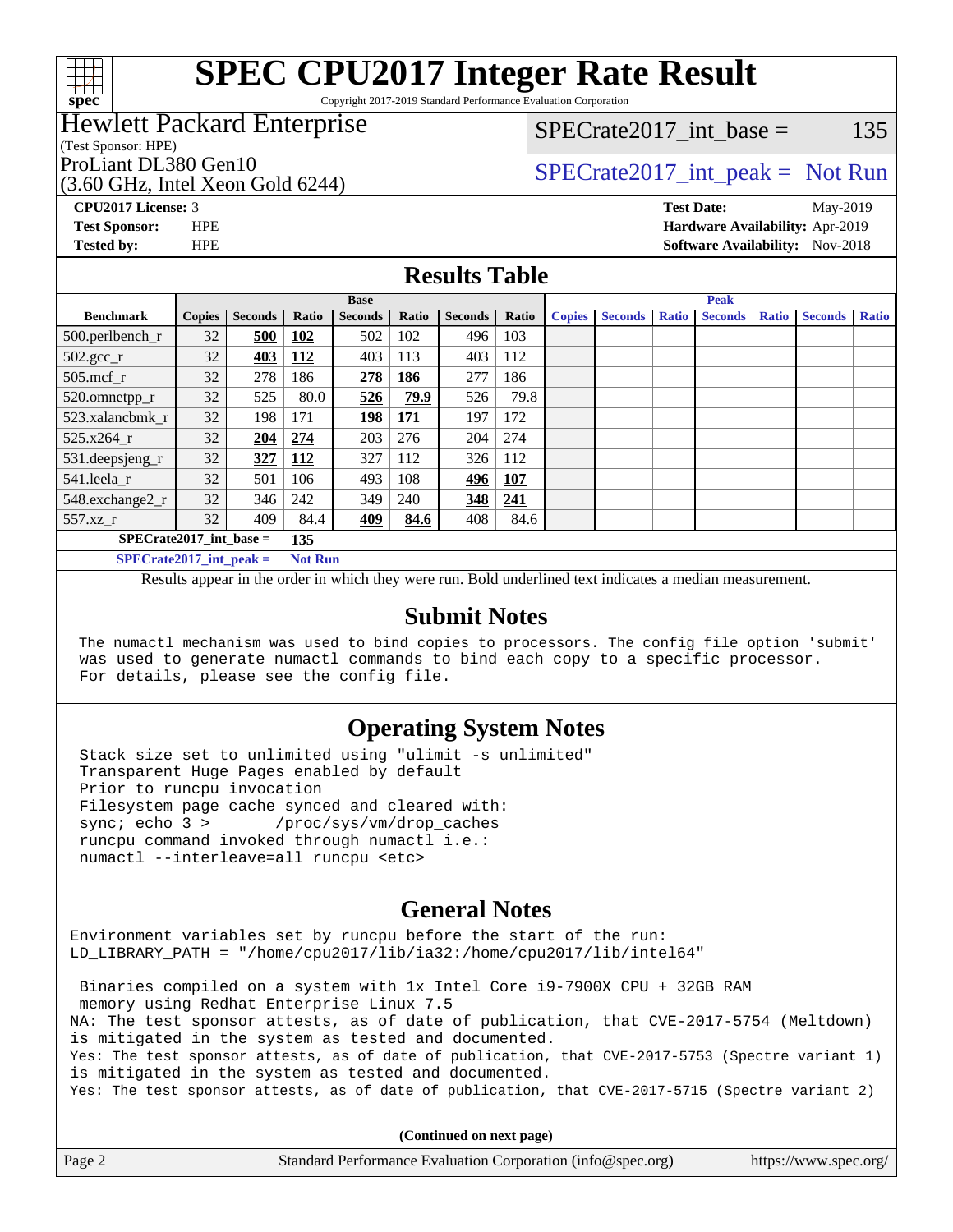| S | ١<br>U | ۱t | ۱. |  |
|---|--------|----|----|--|

Copyright 2017-2019 Standard Performance Evaluation Corporation

## Hewlett Packard Enterprise

SPECrate  $2017$  int base = 135

(Test Sponsor: HPE)

(3.60 GHz, Intel Xeon Gold 6244)

ProLiant DL380 Gen10  $SPECTA = 5244$   $S244$   $S244$   $S244$ 

**[CPU2017 License:](http://www.spec.org/auto/cpu2017/Docs/result-fields.html#CPU2017License)** 3 **[Test Date:](http://www.spec.org/auto/cpu2017/Docs/result-fields.html#TestDate)** May-2019 **[Test Sponsor:](http://www.spec.org/auto/cpu2017/Docs/result-fields.html#TestSponsor)** HPE **[Hardware Availability:](http://www.spec.org/auto/cpu2017/Docs/result-fields.html#HardwareAvailability)** Apr-2019 **[Tested by:](http://www.spec.org/auto/cpu2017/Docs/result-fields.html#Testedby)** HPE **HPE [Software Availability:](http://www.spec.org/auto/cpu2017/Docs/result-fields.html#SoftwareAvailability)** Nov-2018

#### **[General Notes \(Continued\)](http://www.spec.org/auto/cpu2017/Docs/result-fields.html#GeneralNotes)**

is mitigated in the system as tested and documented.

#### **[Platform Notes](http://www.spec.org/auto/cpu2017/Docs/result-fields.html#PlatformNotes)**

BIOS Configuration: Thermal Configuration set to Maximum Cooling Memory Patrol Scrubbing set to Disabled LLC Prefetch set to Enabled LLC Dead Line Allocation set to Disabled Enhanced Processor Performance set to Enabled Workload Profile set to General Throughput Compute Workload Profile set to Custom Energy/Performance Bias set to Balanced Performance Sysinfo program /home/cpu2017\_B0/bin/sysinfo Rev: r5974 of 2018-05-19 9bcde8f2999c33d61f64985e45859ea9 running on linux-9mbf Wed May 22 02:41:46 2019 SUT (System Under Test) info as seen by some common utilities. For more information on this section, see <https://www.spec.org/cpu2017/Docs/config.html#sysinfo> From /proc/cpuinfo model name : Intel(R) Xeon(R) Gold 6244 CPU @ 3.60GHz 2 "physical id"s (chips) 32 "processors" cores, siblings (Caution: counting these is hw and system dependent. The following excerpts from /proc/cpuinfo might not be reliable. Use with caution.) cpu cores : 8 siblings : 16 physical 0: cores 2 4 8 9 18 19 20 25 physical 1: cores 2 17 18 19 24 25 27 From lscpu: Architecture: x86\_64 CPU op-mode(s): 32-bit, 64-bit Byte Order: Little Endian  $CPU(s):$  32 On-line CPU(s) list: 0-31 Thread(s) per core: 2 Core(s) per socket: 8 Socket(s): 2 NUMA node(s): 4 Vendor ID: GenuineIntel CPU family: 6 Model: 85 Model name: Intel(R) Xeon(R) Gold 6244 CPU @ 3.60GHz **(Continued on next page)**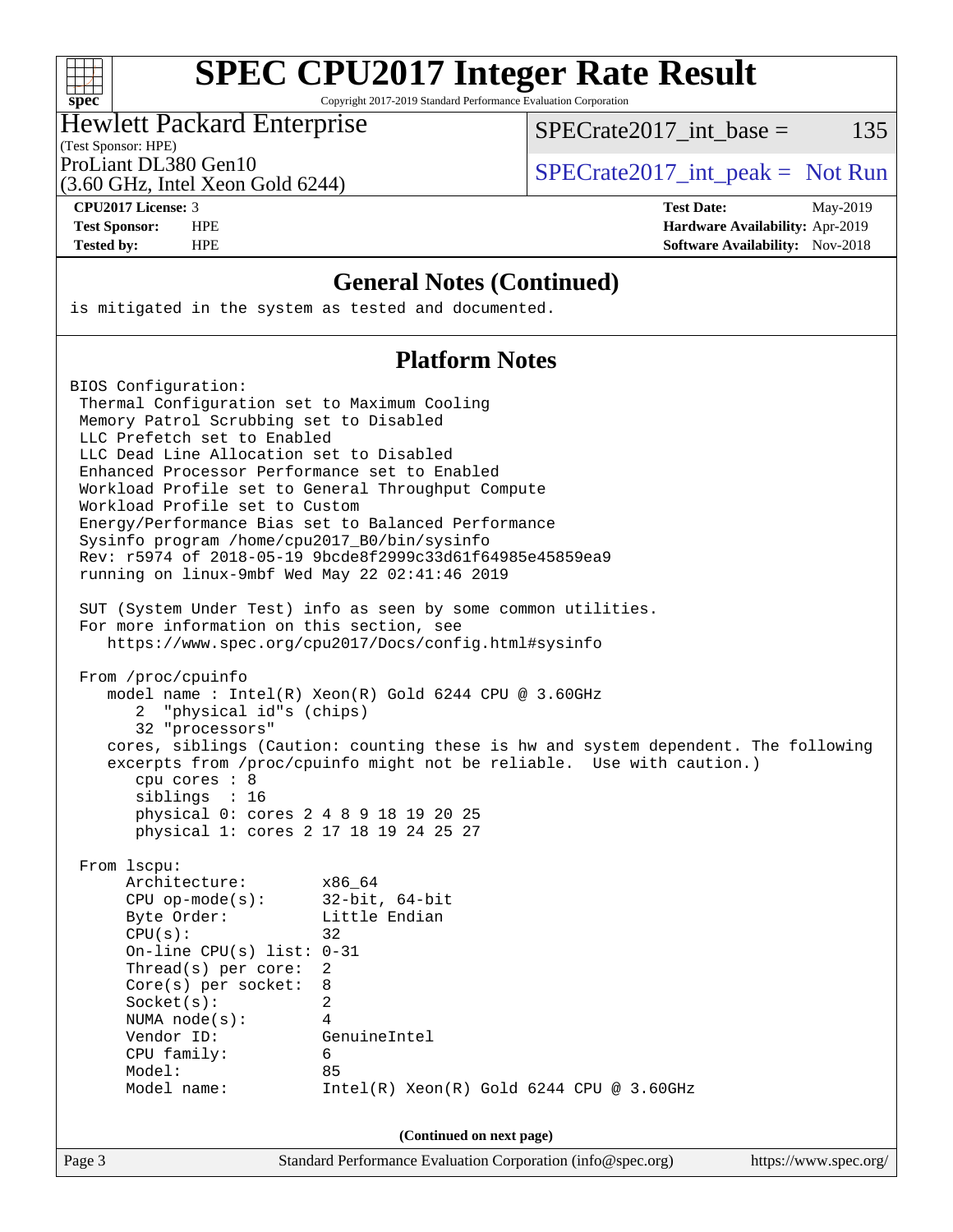

Copyright 2017-2019 Standard Performance Evaluation Corporation

#### Hewlett Packard Enterprise

 $SPECTate2017\_int\_base = 135$ 

(Test Sponsor: HPE) (3.60 GHz, Intel Xeon Gold 6244)

ProLiant DL380 Gen10  $SPECrate2017$ \_int\_peak = Not Run

**[CPU2017 License:](http://www.spec.org/auto/cpu2017/Docs/result-fields.html#CPU2017License)** 3 **[Test Date:](http://www.spec.org/auto/cpu2017/Docs/result-fields.html#TestDate)** May-2019 **[Test Sponsor:](http://www.spec.org/auto/cpu2017/Docs/result-fields.html#TestSponsor)** HPE **[Hardware Availability:](http://www.spec.org/auto/cpu2017/Docs/result-fields.html#HardwareAvailability)** Apr-2019 **[Tested by:](http://www.spec.org/auto/cpu2017/Docs/result-fields.html#Testedby)** HPE **[Software Availability:](http://www.spec.org/auto/cpu2017/Docs/result-fields.html#SoftwareAvailability)** Nov-2018

#### **[Platform Notes \(Continued\)](http://www.spec.org/auto/cpu2017/Docs/result-fields.html#PlatformNotes)**

| Stepping:               |                    |
|-------------------------|--------------------|
| CPU MHz:                | 3600.000           |
| BogoMIPS:               | 7200.00            |
| Virtualization:         | $VT - x$           |
| $L1d$ cache:            | 32K                |
| $L1i$ cache:            | 32K                |
| $L2$ cache:             | 1024K              |
| $L3$ cache:             | 25344K             |
| NUMA $node0$ $CPU(s)$ : | $0 - 3, 16 - 19$   |
| NUMA $node1$ $CPU(s)$ : | $4 - 7$ , 20 – 23  |
| NUMA node2 CPU(s):      | $8 - 11, 24 - 27$  |
| NUMA $node3$ $CPU(s)$ : | $12 - 15, 28 - 31$ |
| Flags:                  | fnu vme de r       |

 Flags: fpu vme de pse tsc msr pae mce cx8 apic sep mtrr pge mca cmov pat pse36 clflush dts acpi mmx fxsr sse sse2 ss ht tm pbe syscall nx pdpe1gb rdtscp lm constant\_tsc art arch\_perfmon pebs bts rep\_good nopl xtopology nonstop\_tsc cpuid aperfmperf tsc\_known\_freq pni pclmulqdq dtes64 monitor ds\_cpl vmx smx est tm2 ssse3 sdbg fma cx16 xtpr pdcm pcid dca sse4\_1 sse4\_2 x2apic movbe popcnt tsc\_deadline\_timer aes xsave avx f16c rdrand lahf\_lm abm 3dnowprefetch cpuid\_fault epb cat\_l3 cdp\_l3 invpcid\_single intel\_ppin mba tpr\_shadow vnmi flexpriority ept vpid fsgsbase tsc\_adjust bmi1 hle avx2 smep bmi2 erms invpcid rtm cqm mpx rdt\_a avx512f avx512dq rdseed adx smap clflushopt clwb intel\_pt avx512cd avx512bw avx512vl xsaveopt xsavec xgetbv1 xsaves cqm\_llc cqm\_occup\_llc cqm\_mbm\_total cqm\_mbm\_local ibpb ibrs stibp dtherm ida arat pln pts pku ospke avx512\_vnni arch\_capabilities ssbd

```
 /proc/cpuinfo cache data
   cache size : 25344 KB
```
 From numactl --hardware WARNING: a numactl 'node' might or might not correspond to a physical chip. available: 4 nodes (0-3) node 0 cpus: 0 1 2 3 16 17 18 19

| ITOUTE 0 CPUS. 0 T $\leq$ 3 TO T $\leq$ TO T2 |  |                        |     |  |  |  |  |
|-----------------------------------------------|--|------------------------|-----|--|--|--|--|
| node 0 size: 96280 MB                         |  |                        |     |  |  |  |  |
| node 0 free: 95931 MB                         |  |                        |     |  |  |  |  |
| node 1 cpus: 4 5 6 7 20 21 22 23              |  |                        |     |  |  |  |  |
| node 1 size: 96766 MB                         |  |                        |     |  |  |  |  |
| node 1 free: 96541 MB                         |  |                        |     |  |  |  |  |
| node 2 cpus: 8 9 10 11 24 25 26 27            |  |                        |     |  |  |  |  |
| node 2 size: 96766 MB                         |  |                        |     |  |  |  |  |
| node 2 free: 96638 MB                         |  |                        |     |  |  |  |  |
| node 3 cpus: 12 13 14 15 28 29 30 31          |  |                        |     |  |  |  |  |
| node 3 size: 96539 MB                         |  |                        |     |  |  |  |  |
| node 3 free: 96412 MB                         |  |                        |     |  |  |  |  |
| node distances:                               |  |                        |     |  |  |  |  |
| node 0                                        |  | $\sim$ 1               | 2 3 |  |  |  |  |
|                                               |  | $0: 10$ $21$ $31$ $31$ |     |  |  |  |  |
|                                               |  | 1: 21 10 31 31         |     |  |  |  |  |
|                                               |  | 2: 31 31 10 21         |     |  |  |  |  |
|                                               |  |                        |     |  |  |  |  |

**(Continued on next page)**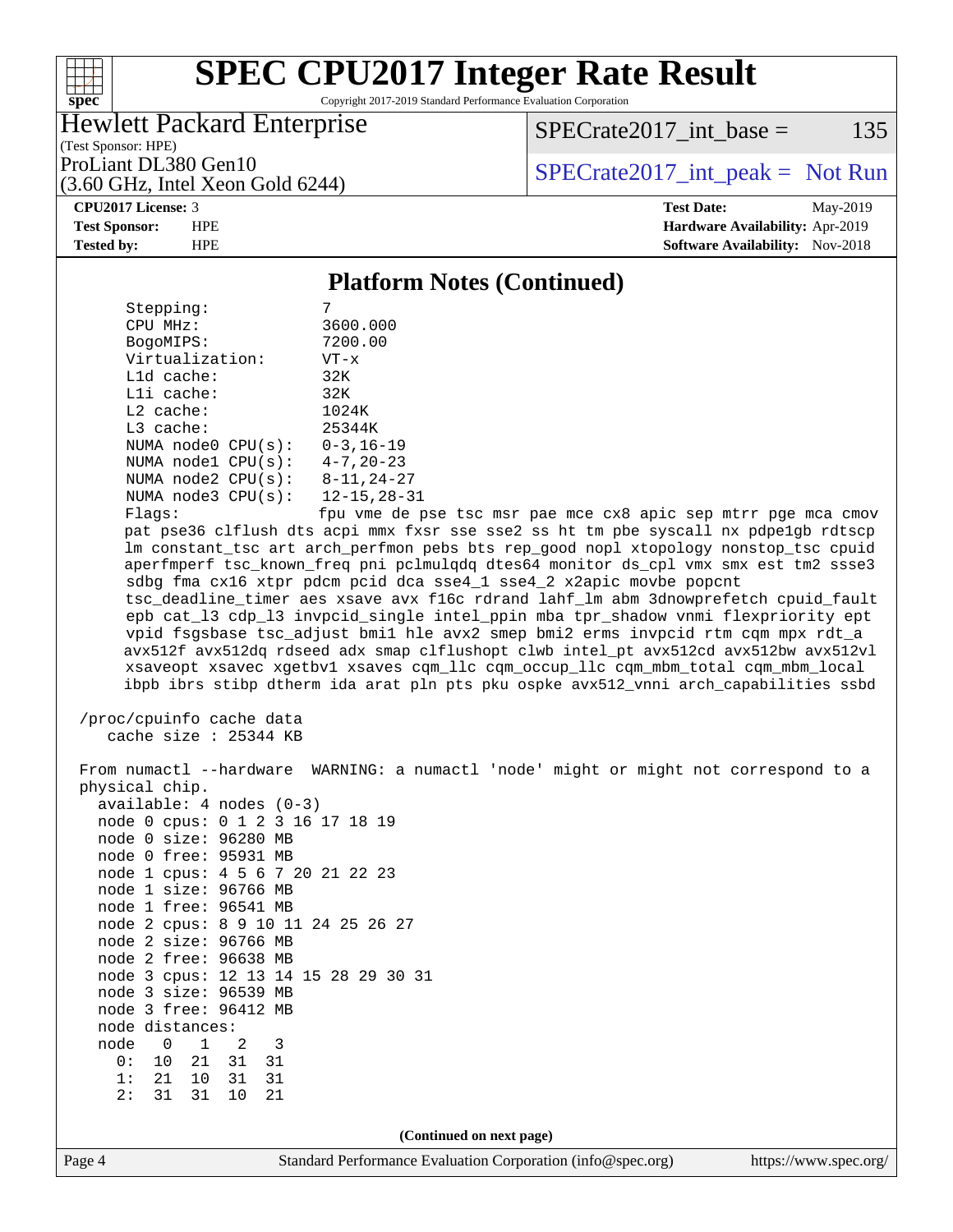#### **[SPEC CPU2017 Integer Rate Result](http://www.spec.org/auto/cpu2017/Docs/result-fields.html#SPECCPU2017IntegerRateResult)**  $+\ +$ Copyright 2017-2019 Standard Performance Evaluation Corporation **[spec](http://www.spec.org/)** Hewlett Packard Enterprise SPECrate  $2017$  int base = 135 (Test Sponsor: HPE) ProLiant DL380 Gen10  $SPECTA = 5244$   $S244$   $S244$   $S244$   $S244$ (3.60 GHz, Intel Xeon Gold 6244) **[CPU2017 License:](http://www.spec.org/auto/cpu2017/Docs/result-fields.html#CPU2017License)** 3 **[Test Date:](http://www.spec.org/auto/cpu2017/Docs/result-fields.html#TestDate)** May-2019 **[Test Sponsor:](http://www.spec.org/auto/cpu2017/Docs/result-fields.html#TestSponsor)** HPE **[Hardware Availability:](http://www.spec.org/auto/cpu2017/Docs/result-fields.html#HardwareAvailability)** Apr-2019 **[Tested by:](http://www.spec.org/auto/cpu2017/Docs/result-fields.html#Testedby)** HPE **[Software Availability:](http://www.spec.org/auto/cpu2017/Docs/result-fields.html#SoftwareAvailability)** Nov-2018 **[Platform Notes \(Continued\)](http://www.spec.org/auto/cpu2017/Docs/result-fields.html#PlatformNotes)** 3: 31 31 21 10 From /proc/meminfo MemTotal: 395625716 kB HugePages\_Total: 0 Hugepagesize: 2048 kB From /etc/\*release\* /etc/\*version\* os-release: NAME="SLES" VERSION="15" VERSION\_ID="15" PRETTY NAME="SUSE Linux Enterprise Server 15" ID="sles" ID\_LIKE="suse" ANSI\_COLOR="0;32" CPE\_NAME="cpe:/o:suse:sles:15" uname -a: Linux linux-9mbf 4.12.14-23-default #1 SMP Tue May 29 21:04:44 UTC 2018 (cd0437b) x86\_64 x86\_64 x86\_64 GNU/Linux Kernel self-reported vulnerability status: CVE-2017-5754 (Meltdown): Not affected CVE-2017-5753 (Spectre variant 1): Mitigation: \_\_user pointer sanitization CVE-2017-5715 (Spectre variant 2): Mitigation: Indirect Branch Restricted Speculation, IBPB, IBRS\_FW run-level 3 May 22 02:39 SPEC is set to: /home/cpu2017\_B0 Filesystem Type Size Used Avail Use% Mounted on /dev/sdb4 xfs 436G 335G 102G 77% /home Additional information from dmidecode follows. WARNING: Use caution when you interpret this section. The 'dmidecode' program reads system data which is "intended to allow hardware to be accurately determined", but the intent may not be met, as there are frequent changes to hardware, firmware, and the "DMTF SMBIOS" standard. BIOS HPE U30 02/02/2019 Memory: 24x UNKNOWN NOT AVAILABLE 16 GB 2 rank 2933 (End of data from sysinfo program)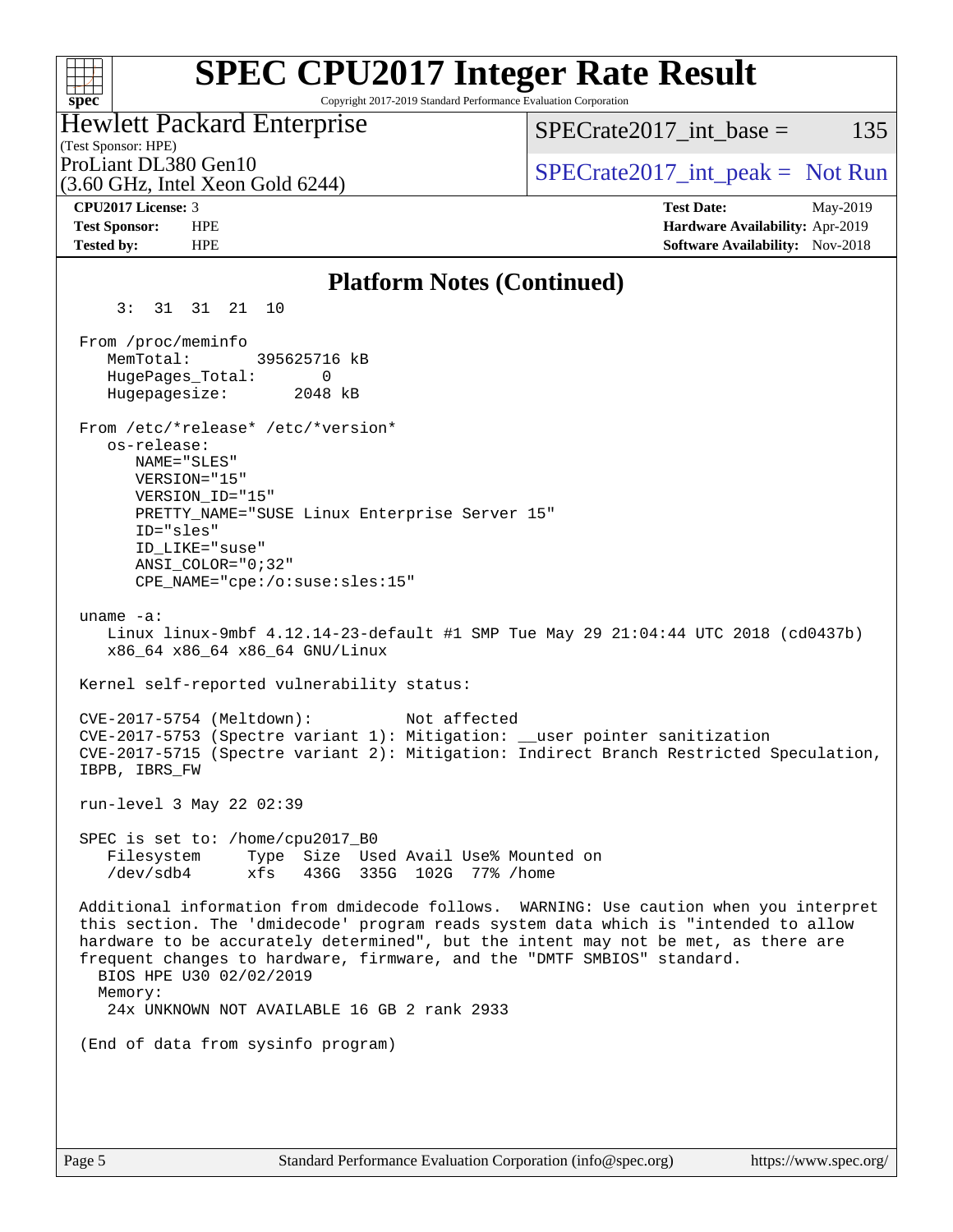|  | spe | U |  |
|--|-----|---|--|

Copyright 2017-2019 Standard Performance Evaluation Corporation

## Hewlett Packard Enterprise

 $SPECTate2017\_int\_base = 135$ 

### (Test Sponsor: HPE)

(3.60 GHz, Intel Xeon Gold 6244)

ProLiant DL380 Gen10<br>  $SPECTA = \{S = \text{C1} \}$  SPECrate 2017\_int\_peak = Not Run

**[Tested by:](http://www.spec.org/auto/cpu2017/Docs/result-fields.html#Testedby)** HPE **HPE [Software Availability:](http://www.spec.org/auto/cpu2017/Docs/result-fields.html#SoftwareAvailability)** Nov-2018

**[CPU2017 License:](http://www.spec.org/auto/cpu2017/Docs/result-fields.html#CPU2017License)** 3 **[Test Date:](http://www.spec.org/auto/cpu2017/Docs/result-fields.html#TestDate)** May-2019 **[Test Sponsor:](http://www.spec.org/auto/cpu2017/Docs/result-fields.html#TestSponsor)** HPE **[Hardware Availability:](http://www.spec.org/auto/cpu2017/Docs/result-fields.html#HardwareAvailability)** Apr-2019

### **[Compiler Version Notes](http://www.spec.org/auto/cpu2017/Docs/result-fields.html#CompilerVersionNotes)**

| 500.perlbench $r(base)$ 502.qcc $r(base)$ 505.mcf $r(base)$ 525.x264 $r(base)$<br>CC.<br>$557.xx$ $r(base)$                                                                            |
|----------------------------------------------------------------------------------------------------------------------------------------------------------------------------------------|
| Intel(R) C Intel(R) 64 Compiler for applications running on Intel(R) 64,<br>Version 19.0.1.144 Build 20181018<br>Copyright (C) 1985-2018 Intel Corporation. All rights reserved.       |
| CXXC 520.omnetpp $r(base)$ 523.xalancbmk $r(base)$ 531.deepsjeng $r(base)$<br>$541.$ leela r(base)                                                                                     |
| Intel(R) $C++$ Intel(R) 64 Compiler for applications running on Intel(R) 64,<br>Version 19.0.1.144 Build 20181018<br>Copyright (C) 1985-2018 Intel Corporation. All rights reserved.   |
| FC 548. exchange2 r(base)                                                                                                                                                              |
| Intel(R) Fortran Intel(R) 64 Compiler for applications running on Intel(R)<br>64, Version 19.0.1.144 Build 20181018<br>Copyright (C) 1985-2018 Intel Corporation. All rights reserved. |

# **[Base Compiler Invocation](http://www.spec.org/auto/cpu2017/Docs/result-fields.html#BaseCompilerInvocation)**

[C benchmarks](http://www.spec.org/auto/cpu2017/Docs/result-fields.html#Cbenchmarks): [icc -m64 -std=c11](http://www.spec.org/cpu2017/results/res2019q3/cpu2017-20190624-15581.flags.html#user_CCbase_intel_icc_64bit_c11_33ee0cdaae7deeeab2a9725423ba97205ce30f63b9926c2519791662299b76a0318f32ddfffdc46587804de3178b4f9328c46fa7c2b0cd779d7a61945c91cd35)

[C++ benchmarks:](http://www.spec.org/auto/cpu2017/Docs/result-fields.html#CXXbenchmarks) [icpc -m64](http://www.spec.org/cpu2017/results/res2019q3/cpu2017-20190624-15581.flags.html#user_CXXbase_intel_icpc_64bit_4ecb2543ae3f1412ef961e0650ca070fec7b7afdcd6ed48761b84423119d1bf6bdf5cad15b44d48e7256388bc77273b966e5eb805aefd121eb22e9299b2ec9d9)

[Fortran benchmarks](http://www.spec.org/auto/cpu2017/Docs/result-fields.html#Fortranbenchmarks): [ifort -m64](http://www.spec.org/cpu2017/results/res2019q3/cpu2017-20190624-15581.flags.html#user_FCbase_intel_ifort_64bit_24f2bb282fbaeffd6157abe4f878425411749daecae9a33200eee2bee2fe76f3b89351d69a8130dd5949958ce389cf37ff59a95e7a40d588e8d3a57e0c3fd751)

# **[Base Portability Flags](http://www.spec.org/auto/cpu2017/Docs/result-fields.html#BasePortabilityFlags)**

 500.perlbench\_r: [-DSPEC\\_LP64](http://www.spec.org/cpu2017/results/res2019q3/cpu2017-20190624-15581.flags.html#b500.perlbench_r_basePORTABILITY_DSPEC_LP64) [-DSPEC\\_LINUX\\_X64](http://www.spec.org/cpu2017/results/res2019q3/cpu2017-20190624-15581.flags.html#b500.perlbench_r_baseCPORTABILITY_DSPEC_LINUX_X64) 502.gcc\_r: [-DSPEC\\_LP64](http://www.spec.org/cpu2017/results/res2019q3/cpu2017-20190624-15581.flags.html#suite_basePORTABILITY502_gcc_r_DSPEC_LP64) 505.mcf\_r: [-DSPEC\\_LP64](http://www.spec.org/cpu2017/results/res2019q3/cpu2017-20190624-15581.flags.html#suite_basePORTABILITY505_mcf_r_DSPEC_LP64) 520.omnetpp\_r: [-DSPEC\\_LP64](http://www.spec.org/cpu2017/results/res2019q3/cpu2017-20190624-15581.flags.html#suite_basePORTABILITY520_omnetpp_r_DSPEC_LP64)

**(Continued on next page)**

Page 6 Standard Performance Evaluation Corporation [\(info@spec.org\)](mailto:info@spec.org) <https://www.spec.org/>